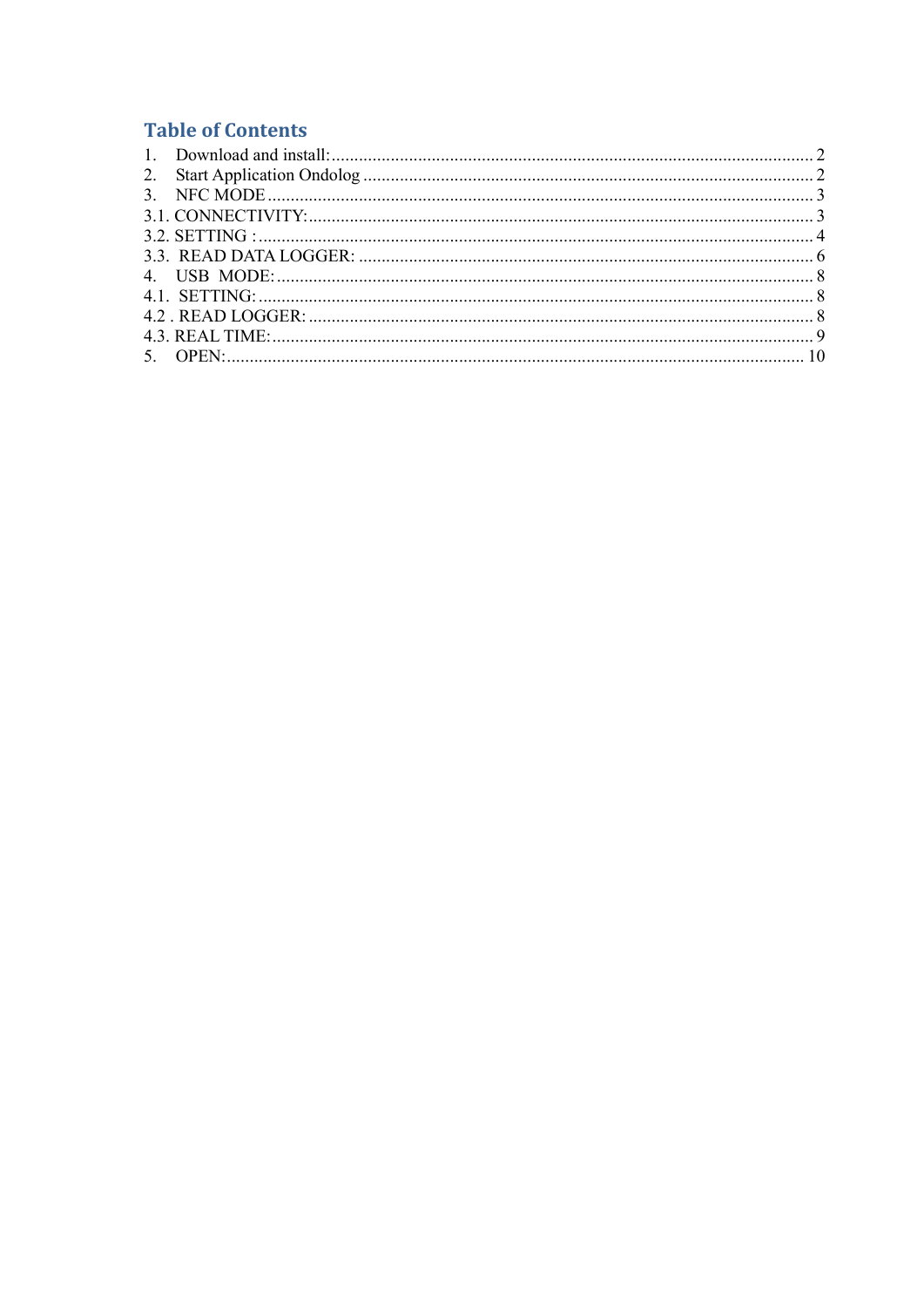## **USER GUIDE SOFTWARE ONDOLOG ANALYZER**

#### <span id="page-1-0"></span>**1. Download and install:**



Download and Install app Ondolog analyzer from Google play store

#### **2. Start Application Ondolog**

| $\boxed{3}$ $\boxed{0}$ $\boxed{5}$ $\boxed{4}$ $\boxed{54\%}$ 13:17 |
|----------------------------------------------------------------------|
| <b>Ondolog Analyzer</b>                                              |
|                                                                      |
|                                                                      |
|                                                                      |
| <b>USB</b>                                                           |
|                                                                      |
| <b>NFC</b>                                                           |
|                                                                      |
| <b>OPEN</b>                                                          |
|                                                                      |
| <b>EXIT</b>                                                          |
|                                                                      |
|                                                                      |
|                                                                      |
|                                                                      |
|                                                                      |

#### **We have:**

USB: USB Mode - connect Logger to smartphone via usb connector NFC: NFC Mode - connect Logger to smartphone via NFC OPEN: Open Ondolog file saved on the smartphone EXIT: Close App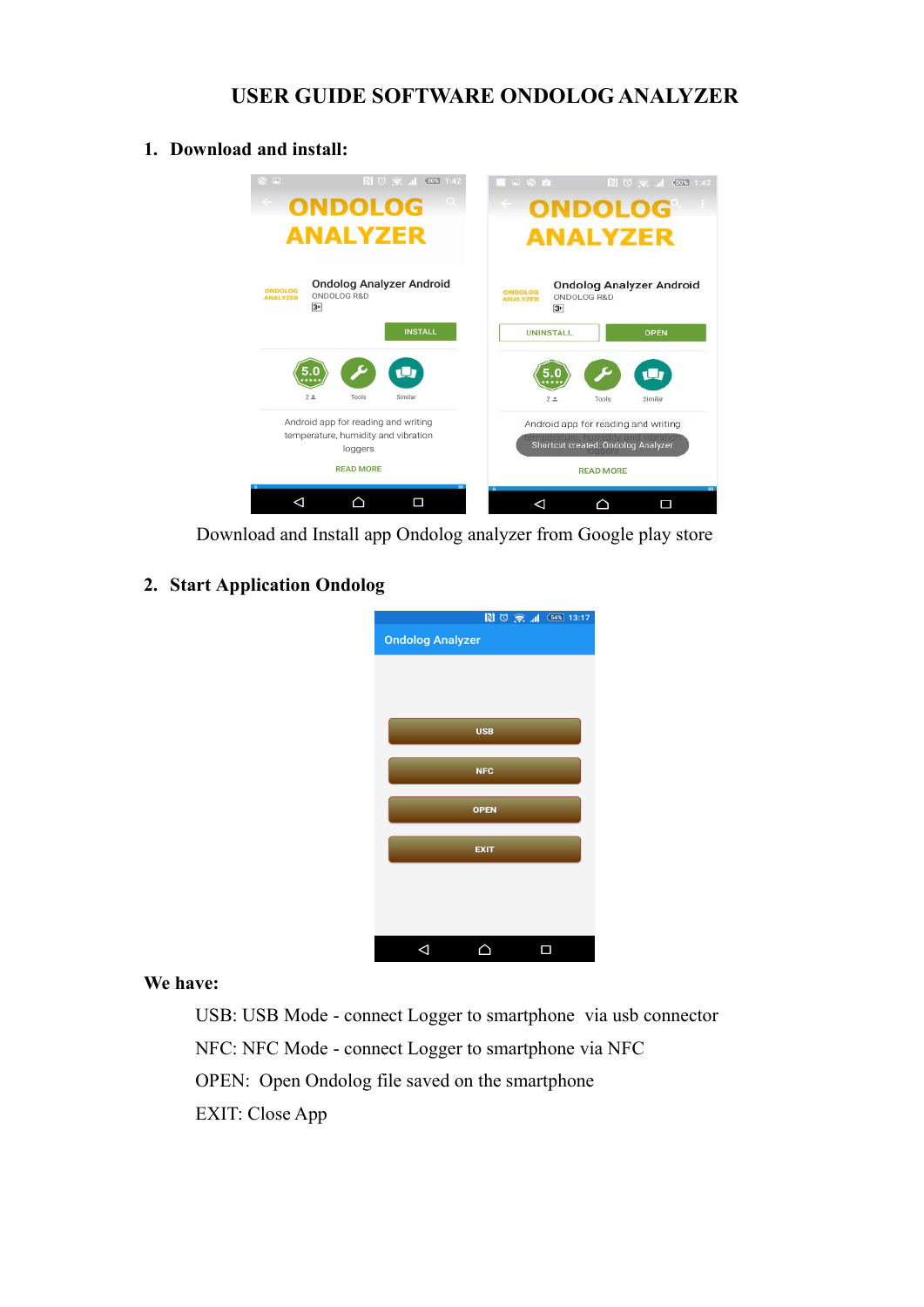## <span id="page-2-0"></span>**3. NFC MODE**

**(Requirement: Smartphone** must have NFC and turn it on)

### **3.1. CONNECTIVITY:**



To connect logger to the smartphone for NFC communication , place the smartphone NFC antenna over the logger antenna marked by the below icon.

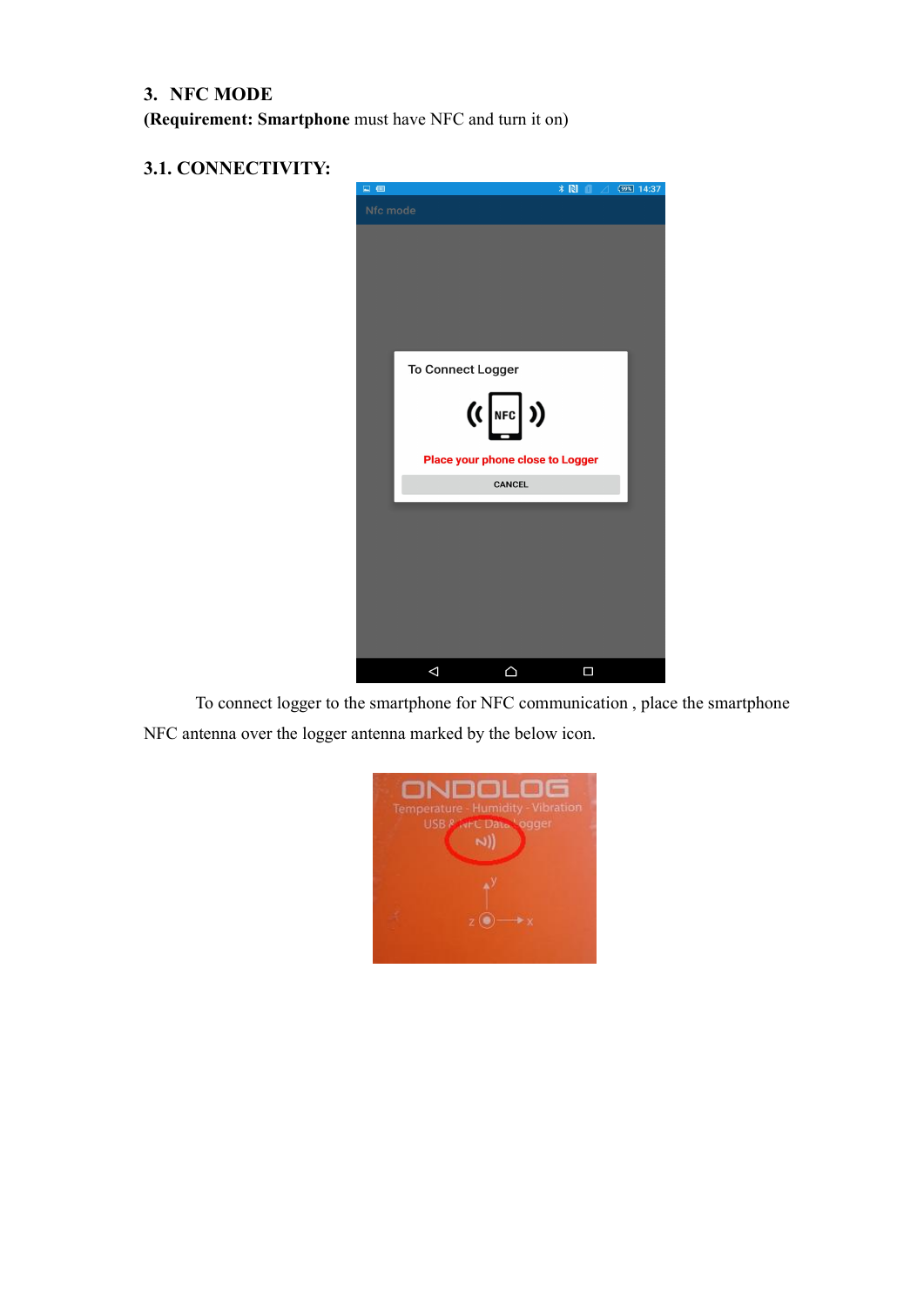### **3.2. SETTING :**

<span id="page-3-0"></span>After connecting Logger choose Setting from menu



| $\Box$                      |                                   |                                       | $\blacksquare$<br>(19%) 1:35<br>$\overline{\mathcal{A}}$ | $\Box$                      |                    |                        | $\mathbb{N}$<br>(19%) 1:35<br>$\overline{\mathcal{A}}$ |  |
|-----------------------------|-----------------------------------|---------------------------------------|----------------------------------------------------------|-----------------------------|--------------------|------------------------|--------------------------------------------------------|--|
| <b>Setting Logger</b>       |                                   |                                       |                                                          | <b>Setting Logger</b>       |                    |                        |                                                        |  |
| Logger type THV-02          |                                   |                                       |                                                          | <b>Duration</b>             | 0<br>Day           | $\overline{7}$<br>Hour |                                                        |  |
| <b>Description</b>          | dgs                               |                                       |                                                          | Interval                    | 0<br>0<br>Hour     | $\overline{2}$<br>Min  | Sec                                                    |  |
| <b>Time zone</b>            | Asia/Bangkok                      | $\blacktriangledown$                  |                                                          | <b>Temperature Setting:</b> |                    |                        |                                                        |  |
| <b>Unit</b>                 | $\bigcirc$ deg C $\bigcirc$ deg F |                                       |                                                          | $\Box$ No alarm             | <b>High alarm</b>  | 35                     | deg C                                                  |  |
| Stop key                    | $\odot$ Yes $\bigcirc$ No         |                                       |                                                          |                             | Low alarm          | $-10$                  | deg C                                                  |  |
| Continous                   | $\odot$ Yes $\bigcirc$ No         |                                       |                                                          | <b>Humidity Setting:</b>    |                    |                        |                                                        |  |
| <b>Auto Start</b>           | $\odot$ Yes $\bigcirc$ No         |                                       |                                                          | $\Box$ No alarm             | <b>High alarm</b>  | 60                     | %                                                      |  |
| Start at                    | 13:27                             | 06/09/2016                            |                                                          |                             | Low alarm          | 40                     | %                                                      |  |
|                             |                                   |                                       |                                                          | <b>Vibration Setting:</b>   |                    |                        |                                                        |  |
| <b>Duration</b>             | $\bf{0}$<br>Day                   | $\overline{7}$<br>Hour                |                                                          | <b>Full scale</b>           | $\overline{2}$     | G                      |                                                        |  |
| Interval                    | $\mathbf{0}$<br>Hour              | $\mathbf{0}$<br>$\overline{2}$<br>Min | Sec                                                      | Sampling rate               | 25                 | Hz                     |                                                        |  |
| <b>Temperature Setting:</b> |                                   |                                       |                                                          | $\Box$ No alarm             | High alarm         | 1000                   | mG                                                     |  |
| No alarm<br>п               | High alarm                        | 35                                    | deg C                                                    |                             | Low alarm          | $-1000$                | mG                                                     |  |
|                             |                                   |                                       |                                                          | <b>Security:</b>            |                    |                        |                                                        |  |
|                             | Low alarm                         | $-10$                                 | deg C                                                    | $\vee$ Use                  | Password           | .                      |                                                        |  |
| <b>Humidity Setting:</b>    |                                   |                                       |                                                          |                             | <b>Re-Password</b> | .                      |                                                        |  |
| п<br>No alarm               | High alarm                        | 60                                    | $\%$                                                     | <b>Logger is Running</b>    |                    |                        |                                                        |  |
|                             | Low alarm                         | 40                                    | %                                                        | <b>ERASE</b>                | <b>READ</b>        | <b>STOP</b>            | <b>WRITE</b>                                           |  |
| <b>Vibration Setting:</b>   |                                   |                                       |                                                          |                             |                    |                        |                                                        |  |
|                             | Δ                                 | △                                     | Π                                                        |                             | $\triangleleft$    | Δ<br>Δ                 |                                                        |  |
|                             |                                   |                                       |                                                          |                             |                    |                        |                                                        |  |

**Unit**: Choose degree Celsius or degree Fahrenheit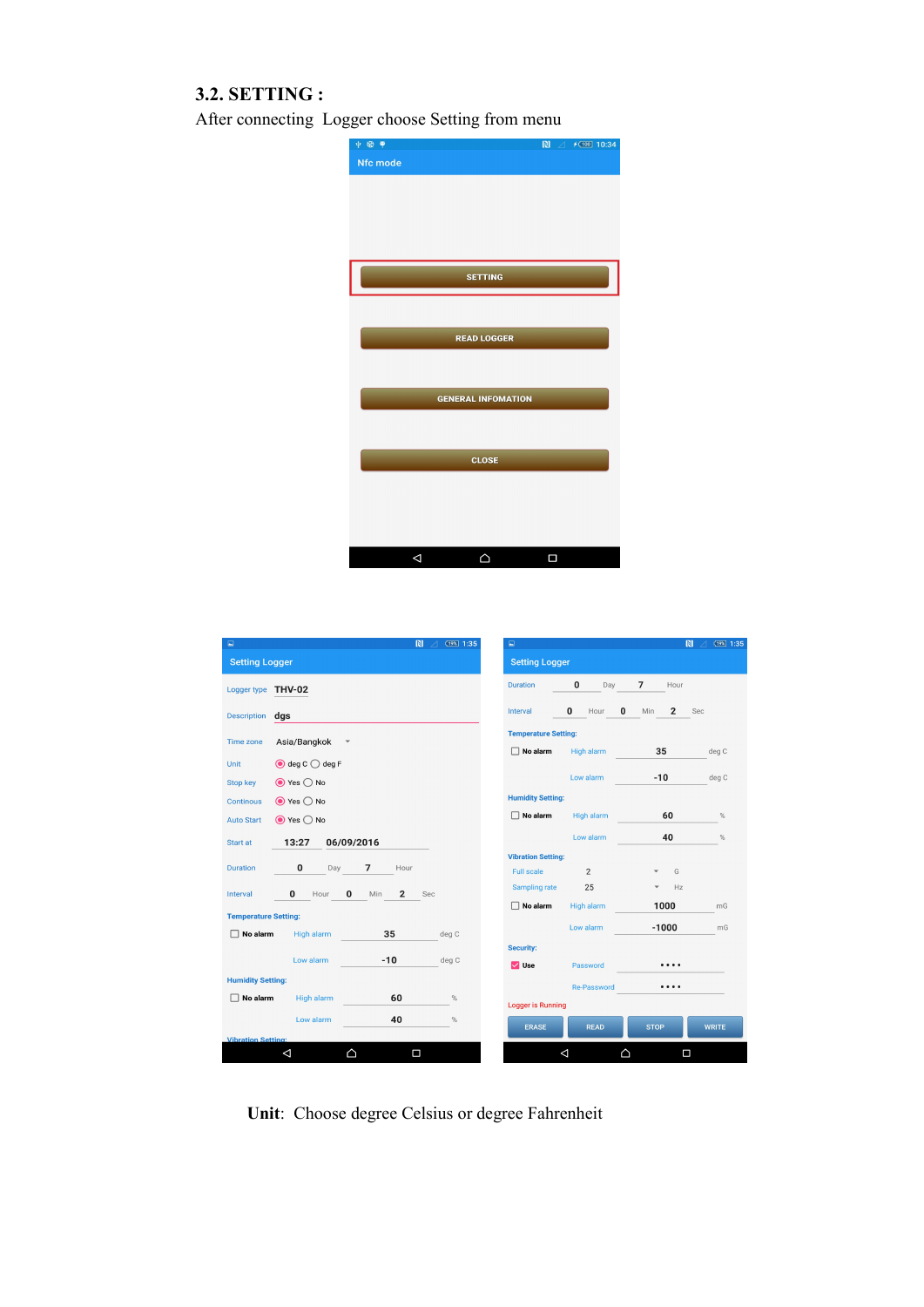**Continuous**: Yes or No. If yes memory will be overridden when it is full. **Stop key**: Yes or No Enable Stop key button **Auto start**: Set time for Logger to start recording data **Duration** : Total time for data recording **Interval**: Sampling time **Temperature setting:** Set Temperature alarm **Humidity setting:** Set Humidity alarm **Vibration setting:** Set Vibration alarm **Security:** Set password for Logger

 $\Rightarrow$  After entering all settings press button **.** WRITE Wait until the application displays a success message. Idem for **READ, STOP and ERASE** READ: Read current settings STOP: Stop the Logger if it is running ERASE: Erase current settings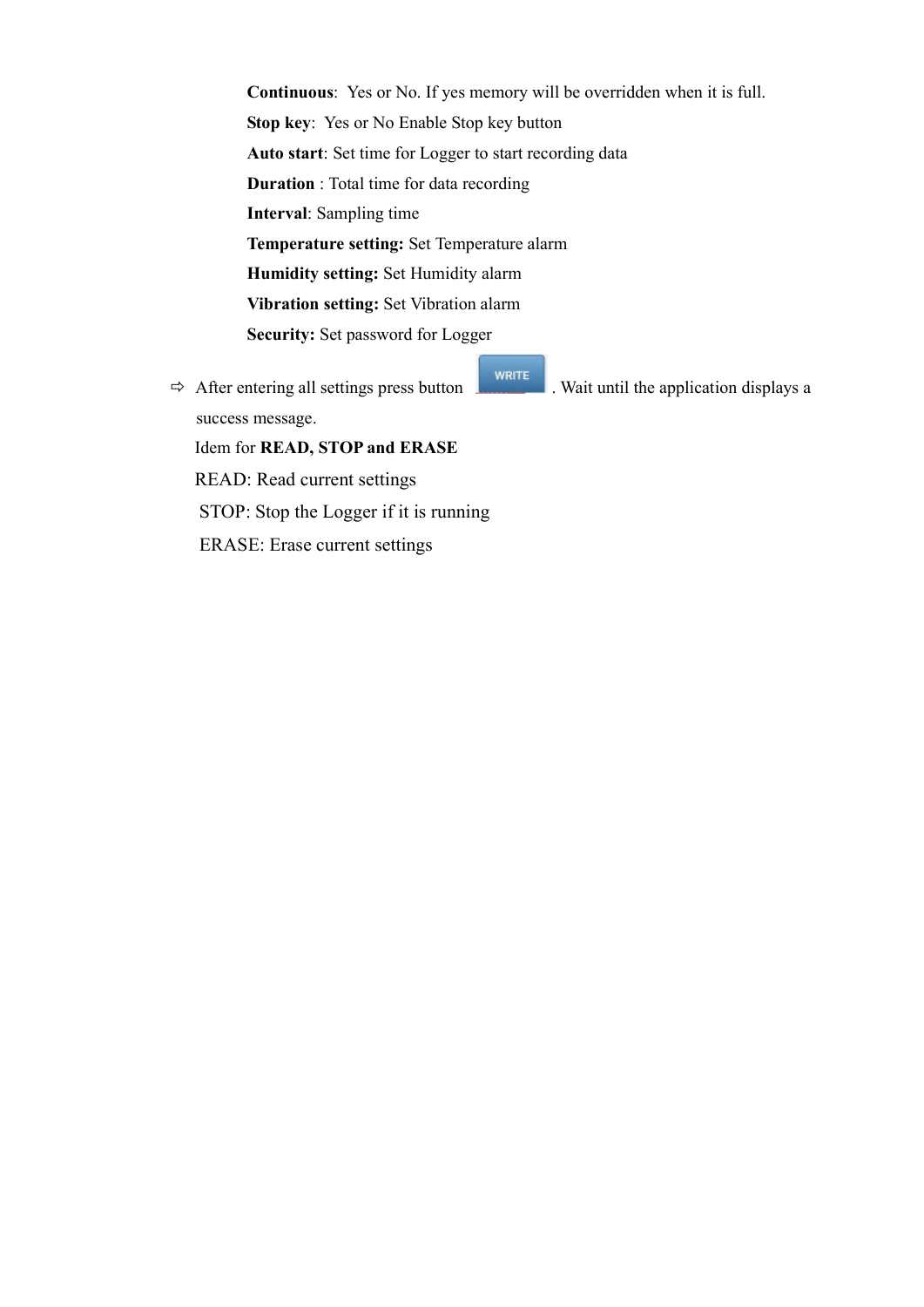## **3.3. READ DATA LOGGER:**

<span id="page-5-0"></span>- Select **READ LOGGER** from menu

- Keep your phone close to Logger until reading is finished.



#### **Note:**

- In NFC mode, data could be read only when Logger is stopped

- The read file will be saved automatically in the folder ONDOLOG of the smart phone internal storage.



### **Temperature – Humidity Graph:**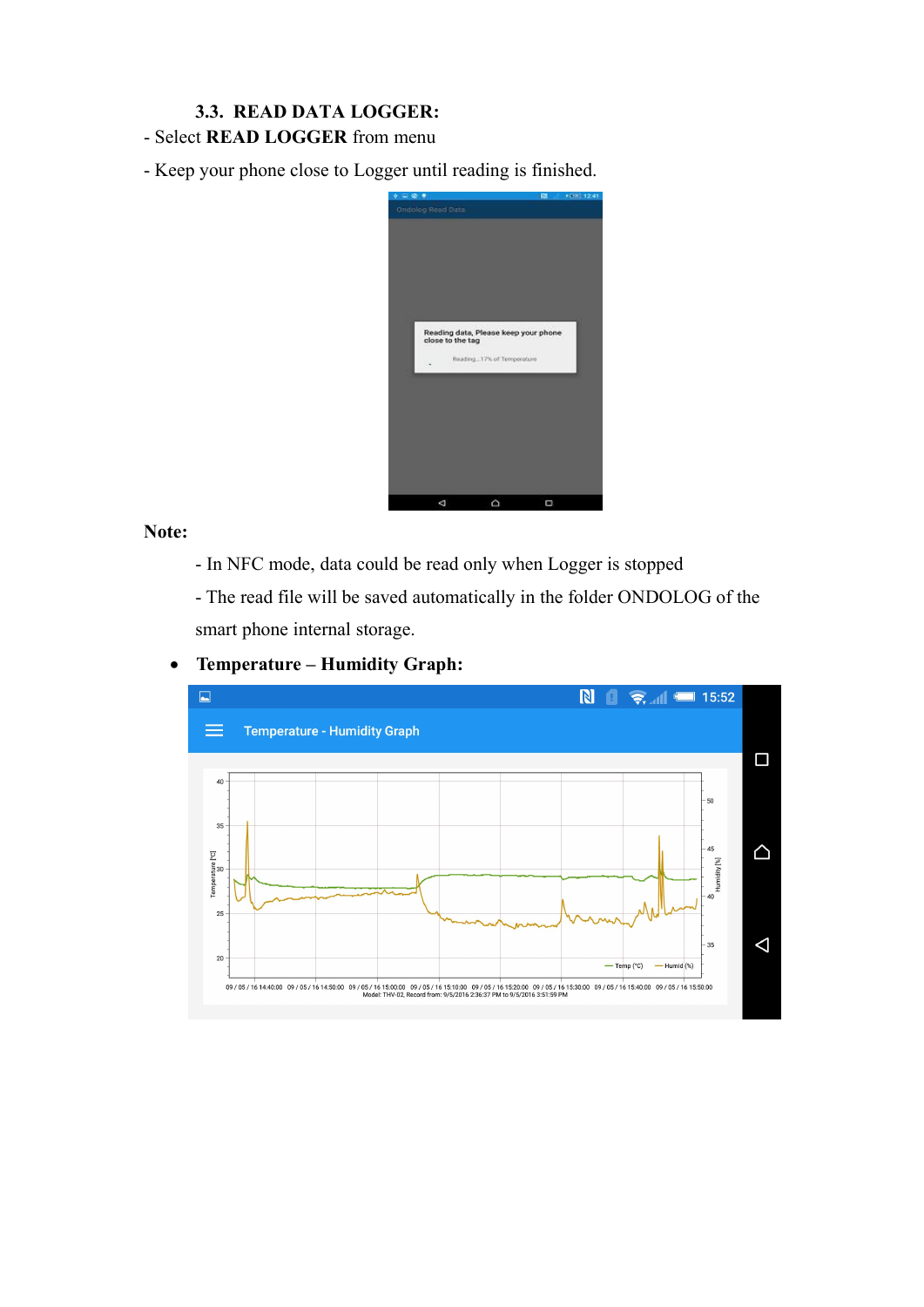#### **Vibration graph:**



#### **In Menu we have**



- Summary: General Report
- View Data: view all data on the graph
- Send file: Send file Ondolog data files via Gmail, bluetooth,..
- Configure and upload to server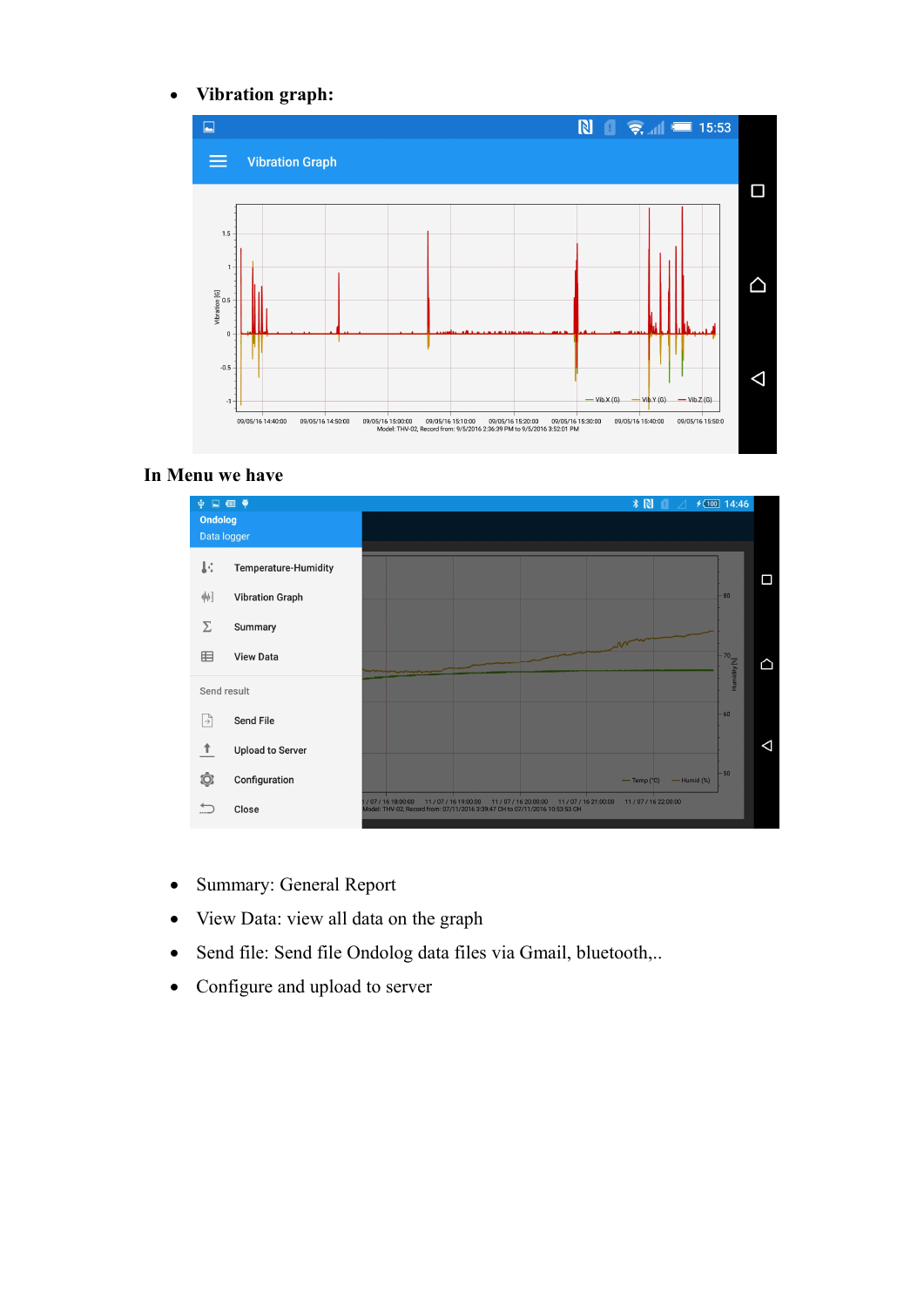#### <span id="page-7-0"></span>**4. USB MODE:**

Logger connected via OTG cable



Allow this App to access the USB Device in USB mode



#### **4.1. SETTING:**

Similar to NFC mode

#### **4.2 . READ LOGGER:**

Similar to NFC mode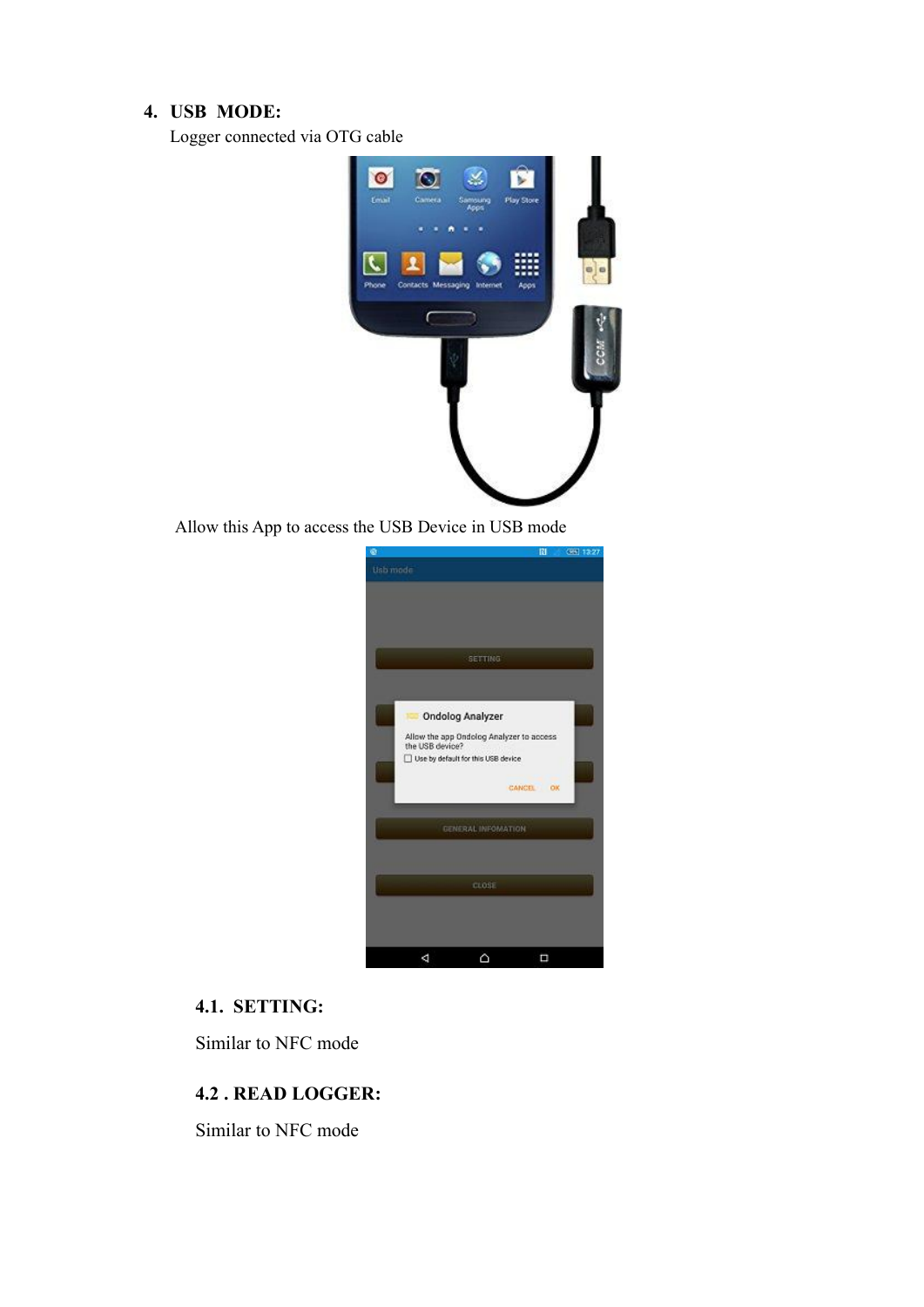### **4.3. REAL TIME:**

Click Real time in USB mode

<span id="page-8-0"></span>

## Temperature Real time:



Humidity Real time: